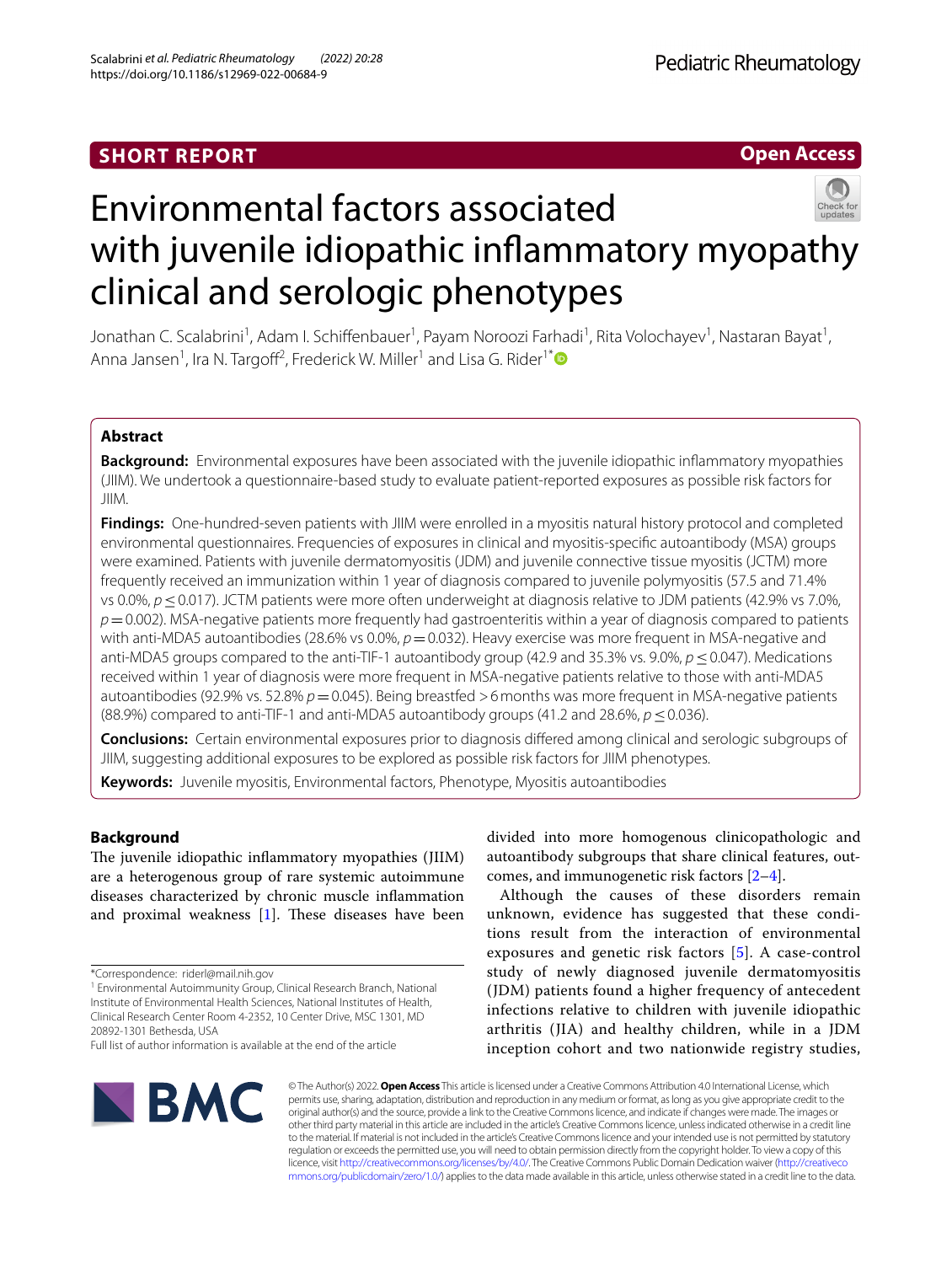a high prevalence of respiratory illnesses prior to disease onset was observed  $[6-9]$  $[6-9]$ . Among non-infectious exposures, residential ultraviolet radiation (UVR) within 30 days prior to diagnosis has been associated with certain subgroups, including JDM and anti-TIF-1 autoantibodies [\[10](#page-8-6)]. In a case-control study from Brazil, prenatal exposure to air pollution, maternal chalk dust occupation, and maternal tobacco smoke were identifed as risk factors for JDM [\[11](#page-8-7)].

Given the existence of multiple JIIM subtypes with possibly difering etiologies, we undertook this questionnaire-based study to examine whether environmental exposures temporally associated with the diagnosis of JIIM vary among clinical or serologic phenotypes. Compared to a prior nationwide study, this study involved a more extensive environmental questionnaire, probed a larger number of exposures over a longer period prior to diagnosis, and examined major serologic subgroups not previously examined [[7](#page-8-8)].

# **Findings**

#### **Methods**

One hundred seven patients with probable or defnite JIIM as per Bohan and Peter criteria were enrolled in the National Institute of Environmental Health Sciences (NIEHS) myositis natural history protocol between 2009 and 2020  $[12]$  $[12]$ . The population represents a referral cohort, with patients residing in 17 states and all 9 United States (U.S.) climate regions. Participants completed the myositis Brief Environmental Questionnaire (BEQ) and other study questionnaires, provided a blood sample for myositis autoantibody testing by immunoprecipitation and immunoprecipitation-immunoblotting [\[13](#page-8-10)], and were evaluated by a rheumatologist.

Patients completed the BEQ, which focuses on exposures within 12months of diagnosis, but includes some exposures up to 5 years prior to diagnosis ([Supplemen](#page-7-0)[tary Table\)](#page-7-0). The BEQ was developed from Swedish Epidemiological Investigation of RA (EIRA) study exposure questionnaire, as well as questionnaires from NIEHS environmental exposure studies of myositis and other autoimmune diseases and others, with the intention of capturing a broad range of environmental exposures in children and adults  $[14–16]$  $[14–16]$  $[14–16]$ . Both the primary care records for the year prior to diagnosis and initial diagnostic records of the treating pediatric rheumatologist were reviewed to verify some of the queried exposures, particularly infections, medications and vaccines. All study questionnaires were reviewed with the parent and patient in the clinic following completion to review any inconsistencies or missing data. Major psychosocial stress scores were computed by summing the impact score of eight major stressors, with a score for each ranging from

 $-2$ , indicating a very negative impact, to  $+2$ , indicating a very positive impact. In addition, 73 of 107 participants had pregnancy and prenatal histories obtained by a prenatal and pollution exposure questionnaire  $[11]$  $[11]$  or by a pregnancy questionnaire in the NIEHS Study of Twins/ Siblings Discordant for Systemic Rheumatic Diseases [[17\]](#page-8-13); these questionnaires were identical.

Statistical analysis was performed using GraphPad Prism version 9.1.2 (GraphPad Software, San Diego, CA) and included Chi-squared analysis (or Fisher's exact test when appropriate) by clinical or autoantibody subgroup to determine diferences in proportions of patients with given exposures. The Kruskal-Wallis test was used to compare median values among subgroups. Odds ratios (OR) and their associated 95% confdence intervals (CI) were also computed. A *p* value of less than 0.050 was considered signifcant in this exploratory study.

## **Results**

Table [1](#page-2-0) provides the demographic features of the major clinical and serologic subgroups. The majority of patients in each subgroup were female, other than patients negative for myositis-specifc autoantibodies (MSA-negative). JDM patients were younger at diagnosis compared to juvenile connective tissue myositis (JCTM) and juvenile polymyositis (JPM) patients, while MSA-negative patients were older at diagnosis compared to the other serologic subgroups. Within the clinical and autoantibody subgroups, disease duration was comparable, with a majority of patients enrolled within 3 years of diagnosis. Furthermore, the delay between symptom onset and diagnosis, defned as delay to diagnosis, did not difer between clinical and serologic subgroups and was less than 1 year for the majority of patients. Patients were primarily Caucasian, with the largest percentage in the anti-TIF-1 autoantibody group. A larger proportion of anti-MDA5 autoantibody positive patients were Black or other races. Most parents had a college or graduate level degree, except in the JPM and anti-TIF-1 autoantibody positive groups. A greater proportion of anti-MDA5 autoantibody positive patients lived in large urban areas compared to MSA-negative patients, and median household income was similar among clinical and serologic subgroups.

No diferences were observed among clinical subgroups in the frequency of any infections within 12months of diagnosis, or by specifc infection type, including infuenza, Group A streptococcal pharyngitis, upper respiratory infection, urinary tract infection, gastroenteritis, pneumonia, and hepatitis (Table [2\)](#page-3-0). Gastroenteritis was more frequent among MSA-negative patients relative to anti-MDA5 autoantibody positive patients within a year of diagnosis (28.6% vs. 0.0%, *p*=0.032).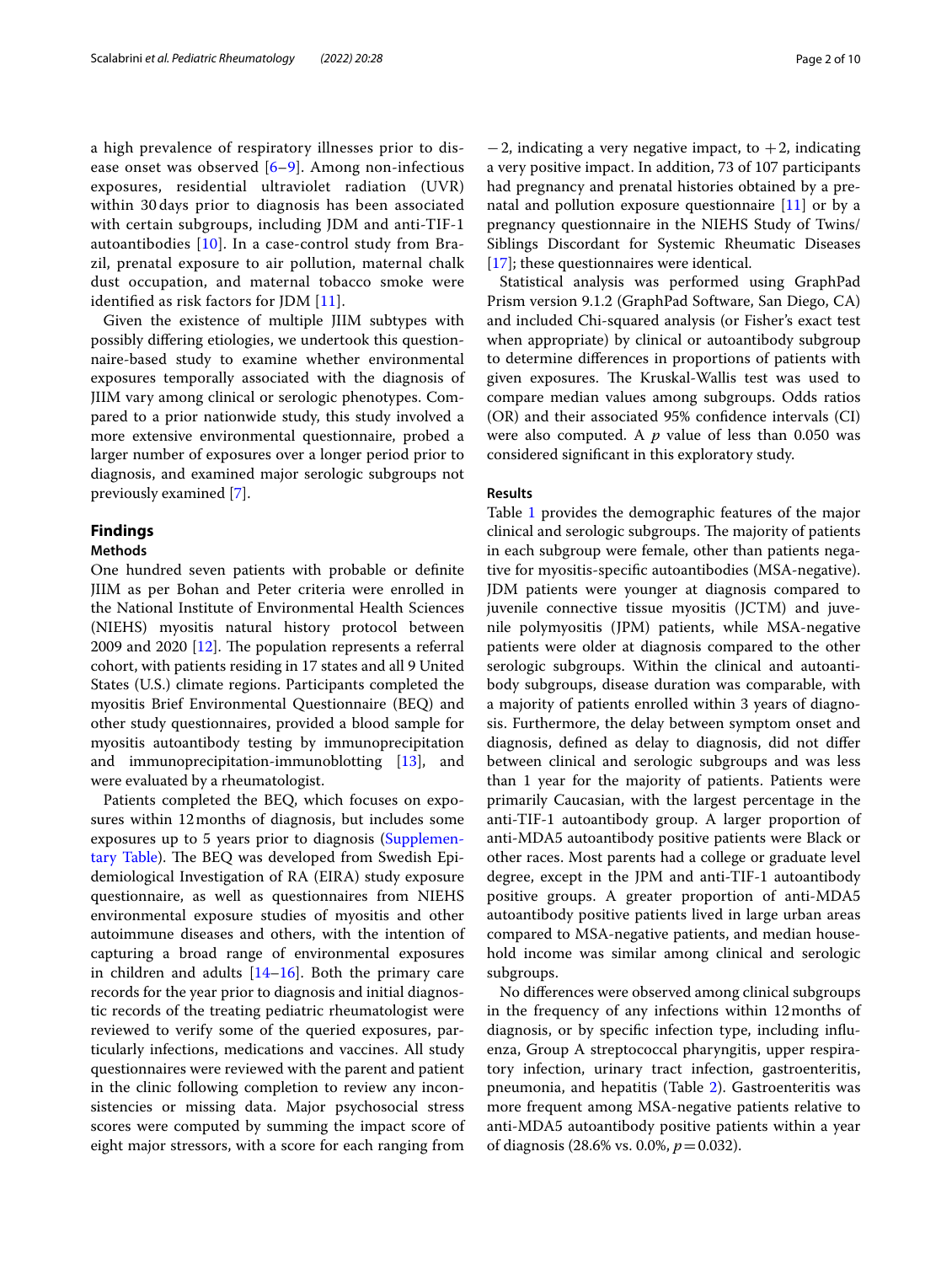|                                                                      | Clinical Subgroups <sup>1</sup>          |                                           |                                         | Serologic Subgroups <sup>2</sup>                                 |                                                        |                                                 |                                                                                                                                                    |
|----------------------------------------------------------------------|------------------------------------------|-------------------------------------------|-----------------------------------------|------------------------------------------------------------------|--------------------------------------------------------|-------------------------------------------------|----------------------------------------------------------------------------------------------------------------------------------------------------|
|                                                                      | JDM $n = 87$<br>N (%) or<br>Median [IQR] | $JCTM3n = 14$<br>N (%) or<br>Median [IQR] | JPM $n = 5$<br>N (%) or<br>Median [IQR] | Anti-TIF-1<br>(p155/140)<br>$n = 33$<br>N (%) or<br>Median [IQR] | Anti-NXP2<br>(MJ) $n = 30$<br>N (%) or<br>Median [IQR] | Anti-MDA5<br>$n=17$<br>N (%) or<br>Median [IQR] | <b>MSA Negative</b><br>$n = 14$<br>N (%) or<br>Median [IQR]                                                                                        |
| Sex                                                                  |                                          |                                           |                                         |                                                                  |                                                        |                                                 |                                                                                                                                                    |
| Female                                                               | 54(62.1)                                 | 9(64.3)                                   | 3(60.0)                                 | 26 (78.8) <sup>a</sup>                                           | 20(66.7)                                               | 9(52.9)                                         | 5(35.7)                                                                                                                                            |
| Age at Diagnosis (Years)                                             |                                          |                                           |                                         |                                                                  |                                                        |                                                 |                                                                                                                                                    |
| Median                                                               | 6.7 $[4.0 - 10.3]$ <sup>e</sup>          | 10.9 [7.3-13.8]                           | 12.2 [6.9-14.7]                         | $6.1$ $[2.8 - 10.0]$                                             | $7.4$ [5.4-12.4]                                       | $6.8$ [4.9-9.7]                                 | $11.8$ [5.3-14.6] <sup>†</sup>                                                                                                                     |
| <b>Disease Duration (Years)</b>                                      |                                          |                                           |                                         |                                                                  |                                                        |                                                 |                                                                                                                                                    |
| Median                                                               | $1.5$ [0.5-3.5]                          | $1.6$ [0.6-8.4]                           | $1.5$ [0.7-3.1]                         | $2.7$ [0.7-3.9]                                                  | $2.0$ [0.8-4.7]                                        | $1.0$ [0.4-1.9]                                 | $1.0$ [0.6-3.1]                                                                                                                                    |
| <b>Diagnosis Delay (Years)</b>                                       |                                          |                                           |                                         |                                                                  |                                                        |                                                 |                                                                                                                                                    |
| Median                                                               | $0.4$ [0.0-1.0]                          | $0.3$ $[0.0 - 1.5]$                       | $0.0$ $[0.0 - 4.1]$                     | $0.2$ [0.0-1.0]                                                  | $0.9$ [0.3-2.5]                                        | $0.3$ $[0.0 - 0.7]$                             | $0.4$ [0.1-1.7]                                                                                                                                    |
| Race                                                                 |                                          |                                           |                                         |                                                                  |                                                        |                                                 |                                                                                                                                                    |
| Caucasian                                                            | 61(70.1)                                 | 6(42.9)                                   | 3(60.0)                                 | 28 (84.8) <sup>b</sup>                                           | 18 (60.0)                                              | 6(35.3)                                         | 9(64.3)                                                                                                                                            |
| Black                                                                | 6(6.9)                                   | 3(21.4)                                   | 1(20.0)                                 | 1(3.0)                                                           | 3(10.0)                                                | $4(23.5)^{c}$                                   | 1(7.1)                                                                                                                                             |
| Hispanic                                                             | 13 (14.9)                                | 2(14.3)                                   | 1(20.0)                                 | 4(12.1)                                                          | 6(20.0)                                                | 2(11.8)                                         | 2(14.3)                                                                                                                                            |
| Other                                                                | 7(8.0)                                   | 3(21.4)                                   | 0(0.0)                                  | 0(0.0)                                                           | 3(10.0)                                                | 5 $(29.4)^d$                                    | 2(14.3)                                                                                                                                            |
| <b>Parental Education</b>                                            |                                          |                                           |                                         |                                                                  |                                                        |                                                 |                                                                                                                                                    |
| College or Graduate 51 (60.0)<br>Degree                              |                                          | 7(53.8)                                   | 1(25.0)                                 | 14(45.2)                                                         | 20(65.5)                                               | 9(52.9)                                         | 10(71.4)                                                                                                                                           |
| Urban residential location $4$                                       |                                          |                                           |                                         |                                                                  |                                                        |                                                 |                                                                                                                                                    |
| Metropolitan<br>$area \geq 1$ million<br>residents                   | 51 (63.0)                                | 7(53.8)                                   | 3(60.0)                                 | 19 (59.4)                                                        | 18(62.1)                                               | 13 $(86.7)^9$                                   | 6(46.2)                                                                                                                                            |
| Metropolitan area 18 (22.2)<br>with less than<br>1 million residents |                                          | 3(23.1)                                   | 2(40.0)                                 | $9(28.1)^h$                                                      | 5(17.2)                                                | 0(0.0)                                          | $5(38.5)^{1}$                                                                                                                                      |
| Non-metropolitan 12 (14.8)<br>area                                   |                                          | 3(23.1)                                   | 0(0.0)                                  | 4(12.5)                                                          | 7(24.1)                                                | 2(13.3)                                         | 2(15.4)                                                                                                                                            |
| Household Income <sup>5</sup>                                        |                                          |                                           |                                         |                                                                  |                                                        |                                                 |                                                                                                                                                    |
| Median                                                               | \$75,057]                                | \$89,675]                                 | \$76,561]                               | \$92,141]                                                        | \$86,282]                                              | \$99,875]                                       | \$33,663 [\$13,967-\$64,156 [\$15,591-\$55,378 [\$26,293-\$68,371 [\$45,459-\$59,630 [\$49,599-\$61,066 [\$40,982-\$55,378 [\$11,961-<br>\$79,220] |

# <span id="page-2-0"></span>**Table 1** Demographic features of the JIIM participants by clinical and serologic subgroup included in the environmental analysis

*Abbreviations*: *JDM* juvenile dermatomyositis, *JPM* juvenile polymyositis, *JCTM* juvenile connective tissue myositis, *IQR* interquartile range, *MSA* myositis- specifc autoantibody

For diagnosis delay, three patients are missing, including two JDM and one JCTM from the clinical subgroups, and one autoantibody negative patient from the serologic subgroups. For parental education level, four patients are missing, including two JDM, one JCTM, and one JPM patients from the clinical subgroups, and two anti-TIF-1 and one anti-NXP2 autoantibody positive patients from the serologic subgroups. For household income level, six patients are missing, including fve JDM and one JCTM from the clinical subgroups, and one anti-TIF-1, one anti-NXP2, two anti-MDA5 autoantibody patients, and one autoantibody negative patient from the serologic subgroups

<sup>1</sup> One patient with immune-mediated necrotizing myopathy was excluded from all analyses

<sup>2</sup> Patients excluded from the serologic subgroup analysis were two patients with anti-signal recognition particle, one with anti-Mi2 autoantibodies, two with indeterminate myositis autoantibodies, and three that had no myositis autoantibody results available. Three patients with anti-Jo1 autoantibodies and one with anti-PL-12 autoantibodies (i.e., those with anti-synthetase autoantibodies) were examined only descriptively and not included in Table [2](#page-3-0)

 $^3$  Those with JCTM, met the criteria for myositis and at least one other autoimmune disease. The overlapping autoimmune diseases were systemic lupus erythematosus (four patients), celiac disease (three patients), scleroderma (two patients), and linear scleroderma, autoimmune hepatitis, type 1 diabetes mellitus, alopecia areata, and juvenile idiopathic arthritis (one patient each)

<sup>4</sup> Based on Urban Influence Codes of U.S. Department of Agriculture, using residential zip code at diagnosis and U.S.census data

<sup>5</sup> From the American Community Survey, geocoding zip code at diagnosis to the centroid of the census tract level

<sup>a</sup> P=0.007 between anti-TIF-1 autoantibody positive and MSA-negative; <sup>b</sup>P=0.001 between anti-TIF-1 and anti-MDA5 autoantibody positive; <sup>c</sup>P=0.040 between anti-MDA5 and anti-TIF-1 autoantibody positive; <sup>d</sup>P=0.030 between anti-MDA5 and anti-TIF-1 autoantibody positive; <sup>e</sup>P=0.034 between JDM and JCTM; <sup>f</sup>P=0.036 between anti-TIF-1 autoantibody positive and MSA-negative; <sup>g</sup>P = 0.042 between anti-MDA5 autoantibody positive and MSA-negative; <sup>h</sup>P = 0.042 between anti-TIF-1 autoantibody positive and anti-MDA5 autoantibody positive; <sup>i</sup>P = 0.013 between MSA-negative and anti-MDA5 autoantibody positive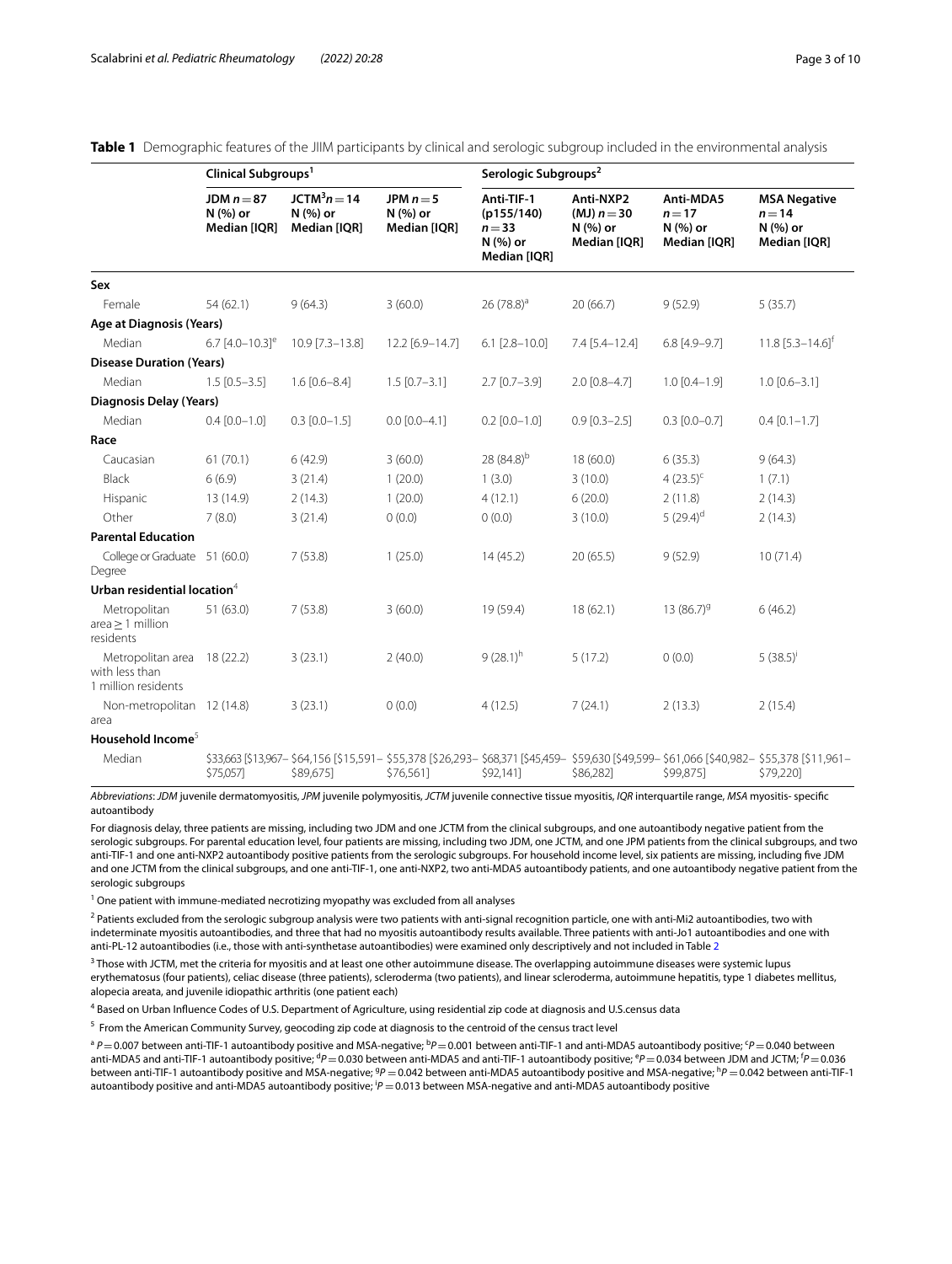<span id="page-3-0"></span>

| j<br>ׇ֚֘֝֬֝                                                                                       |
|---------------------------------------------------------------------------------------------------|
| ׅ֘֒                                                                                               |
| l<br>ļ                                                                                            |
| .<br>.<br>.<br>í                                                                                  |
| $\frac{1}{2}$<br>$\ddotsc$<br>;                                                                   |
| l<br>ׇ֘֒                                                                                          |
| $\frac{1}{2}$                                                                                     |
| ļ<br>Ó                                                                                            |
| Ì<br>؟<br>٥                                                                                       |
| i                                                                                                 |
| í<br>j<br>j<br>j<br>١                                                                             |
| $\overline{a}$<br>$\ddot{\phantom{a}}$                                                            |
| ׇ֚֘֝֬<br>りりり<br>24222211<br>1                                                                     |
| 5<br>i                                                                                            |
| י<br>י<br>l<br>l                                                                                  |
| j<br>l<br>֧֧֦֧֖֖֖֧ׅ֧֧֧֧֧֧֧֧֧֧֧֧֚֚֚֚֚֚֚֚֚֚֚֚֝֝֝֝֝֝֝֓֝֬֓֬֝֓֬֝֓֬֝֓֬֝֓֬֝֓֬֝֓֬֝֓֝֬֝֬֝֬֝֬֝֬֝֬֝֬֝֬֝֬֝֬֝֬ |
| ĺ<br>$\sim$ $\sim$ $+$ $\sim$<br>S                                                                |
| ۱                                                                                                 |
| j<br>ţ<br>ï                                                                                       |
| $\frac{1}{2}$<br>l<br>$\overline{\phantom{a}}$<br>$\frac{1}{2}$                                   |
| ī<br>۱                                                                                            |

|                                         | Clinical Subgroup                         |                                                    |                                          |                                                               |                                                                                                 | Myositis-Specific Autoantibody Subgroup         |                                                 |                                                             |                      |                      |
|-----------------------------------------|-------------------------------------------|----------------------------------------------------|------------------------------------------|---------------------------------------------------------------|-------------------------------------------------------------------------------------------------|-------------------------------------------------|-------------------------------------------------|-------------------------------------------------------------|----------------------|----------------------|
| Environmental<br>Exposure               | Median [IQR]<br>N (%) or<br>$n=87$<br>ΜQΓ | Median [IQR]<br>N (%) or<br>$n = 14$<br><b>NLL</b> | [IQR]<br>N (%) o<br>Median<br>$n=5$<br>Μ | OR (95% CI)<br>PValue                                         | $\begin{array}{c} \mathsf{Median}~[\mathsf{IQR}] \\ n=33 \end{array}$<br>Anti-TIF-1<br>N (%) or | Median [IQR]<br>Anti-NXP2<br>N (%) or<br>$n=30$ | Median [IQR]<br>$n=17$<br>Anti-MDA5<br>N (%) or | <b>MSA Negative</b><br>Median [IQR]<br>N (%) or<br>$n = 14$ | PValue               | OR (95% CI)          |
|                                         | Exposures within 1 Year of Diagnosis      |                                                    |                                          |                                                               |                                                                                                 |                                                 |                                                 |                                                             |                      |                      |
| Infections                              |                                           |                                                    |                                          |                                                               |                                                                                                 |                                                 |                                                 |                                                             |                      |                      |
| Any Infection                           | 49 (56.3)                                 | 5 (35.7)                                           | 4 (80.0)                                 | 0.294                                                         | 19(57.6)                                                                                        | 18 (60.0)                                       | 6(35.3)                                         | 9(64.3)                                                     | 0.135                |                      |
| Gastroen-<br>teritis                    | 9(10.3)                                   | $1(7.1)$                                           | 1(20.0)                                  | 0.468                                                         | 4(12.1)                                                                                         | 3(10.0)                                         | $0(0.0)^d$                                      | $4(28.6)^d$                                                 | $0.032^{d}$          | <b>PU</b>            |
| Strep Throat                            | 20 (23.2)                                 | 2(14.3)                                            | 1(20.0)                                  | 0.729                                                         | 4(12.1)                                                                                         | 9(31.0)                                         | 3(17.6)                                         | 5(35.7)                                                     | 0.102                |                      |
| $\overline{\mathbb{E}}$                 | 13 (14.9)                                 | $1(7.1)$                                           | (0.0)0                                   | 0.685                                                         | 5 (15.2)                                                                                        | 5(16.7)                                         | 2(11.8)                                         | $1 (7.1)$                                                   | 0.647                |                      |
| Influenza                               | 7(8.0)                                    | (0.0)0                                             | (0.0)0                                   | 0.589                                                         | 4(12.1)                                                                                         | 1(3.3)                                          | (5.9)                                           | $1(7.1)$                                                    | 0.357                |                      |
| UV Exposure                             |                                           |                                                    |                                          |                                                               |                                                                                                 |                                                 |                                                 |                                                             |                      |                      |
| Any Sunburn                             | 43 (50.0)                                 | 8(57.1)                                            | 3(60.0)                                  | 0.775                                                         | 16 (48.5)                                                                                       | 14(46.7)                                        | 6 (37.5)                                        | 8(57.1)                                                     | 0.549                |                      |
| Median Num-<br>ber of Sunburns          | $0.5$ [0.0-2.0]                           | $1.0$ [0.0-1.5]                                    | $-1.0$<br>1.0 [0.0-                      | 0.823                                                         | 0.0 [0.0-20.0]                                                                                  | $0.0$ [ $0.0 - 2.0$ ]                           | $0.0 [0.0 - 1.0]$                               | $1.0 [0.0 - 1.3]$                                           | 0.786                |                      |
| <b>Heavy Exercises</b>                  |                                           |                                                    |                                          |                                                               |                                                                                                 |                                                 |                                                 |                                                             |                      |                      |
| Any Heavy<br>Exercise                   | 29 (33.3)                                 | 6(42.9)                                            | 2(40.0)                                  | 0.550                                                         | 9(27.3)                                                                                         | 8(26.7)                                         | 8(47.0)                                         | 8(57.1)                                                     | 0.091                |                      |
| Muscle Pain<br>Resulting in<br>Exercise | 18 (20.7)                                 | 4(28.6)                                            | 1(20.0)                                  | 0.498                                                         | $3(9.0)^e$                                                                                      | 6(20.0)                                         | 5 (29.4)                                        | $6(42.9)^e$                                                 | $0.013^e$            | 7.5° (1.6-30.5)      |
| Prolonged<br>Running                    | 15(17.2)                                  | 2(14.3)                                            | (0.0)0                                   | 0.579                                                         | $3 (9.0)^f$                                                                                     | 4(13.3)                                         | $6(35.3)^{f}$                                   | 2(14.3)                                                     | $0.047$ <sup>f</sup> | $5.5^{f}$ (1.3-21.8) |
| Heavy Sports<br>Activity<br>Medications | 24 (27.6)                                 | 6(42.9)                                            | 1(20.0)                                  | 0.344                                                         | 8 (24.2)                                                                                        | 6(20.0)                                         | 8(47.0)                                         | 7 (50.0)                                                    | 0.074                |                      |
| Any Medica-<br>tion                     | 59 (67.8)                                 | 10(71.4)                                           | 5 (100)                                  | 0.316                                                         | 21 (63.6)                                                                                       | 21 (70.0)                                       | $10 (58.8)^d$                                   | $13(92.9)^d$                                                | 0.045 <sup>d</sup>   | $9.1d$ (1.1-109.0)   |
| Antibiotics                             | 42 (48.5)                                 | 5 (37.5)                                           | 3 (60.0)                                 | 0.561                                                         | 15 (46.9)                                                                                       | 16(53.3)                                        | 5 (29.4)                                        | 8(57.1)                                                     | 0.138                |                      |
| <b>NSAIDs</b>                           | 24 (28.2)                                 | 7 (50.0)                                           | 1(25.0)                                  | 0.125                                                         | 9(29.0)                                                                                         | 10(33.3)                                        | 4(23.5)                                         | 5 (35.7)                                                    | 0.529                |                      |
| Seizure Medi-<br>cation                 | 0(0.0)                                    | (0.0)0                                             | 1(20.0)                                  | 0.054                                                         | (0.0)0                                                                                          | 0(0.0)                                          | (0.0)0                                          | $1 (7.1)$                                                   | 0.298                |                      |
| Immunizations                           |                                           |                                                    |                                          |                                                               |                                                                                                 |                                                 |                                                 |                                                             |                      |                      |
| Any Immuni-<br>zation                   | $50(57.5)^{a}$                            | $10(71.4)^{b}$                                     | $0$ (O.O) $^{\rm ab}$                    | e<br>V<br>° <sub>2</sub><br>0.011 <sup>b</sup><br>$0.017^{a}$ | 21 (63.6)                                                                                       | 17(56.7)                                        | 9(52.9)                                         | 8(57.1)                                                     | 0.549                |                      |
| Influenza                               | 37 (42.5)                                 | 7 (50.0)                                           | (0.0)0                                   | 0.080                                                         | 15 (45.5)                                                                                       | 14(46.7)                                        | 5 (29.4)                                        | 6(42.9)                                                     | 0.356                |                      |
| Hepatitis B                             | $0~(0.0)^c$                               | $2(15.4)^{c}$                                      | 0(0.0)                                   | ğ<br>$0.016^c$                                                | 2(6.3)                                                                                          | 0(0.0)                                          | (0.0)0                                          | 0(0.0)                                                      | 0.492                |                      |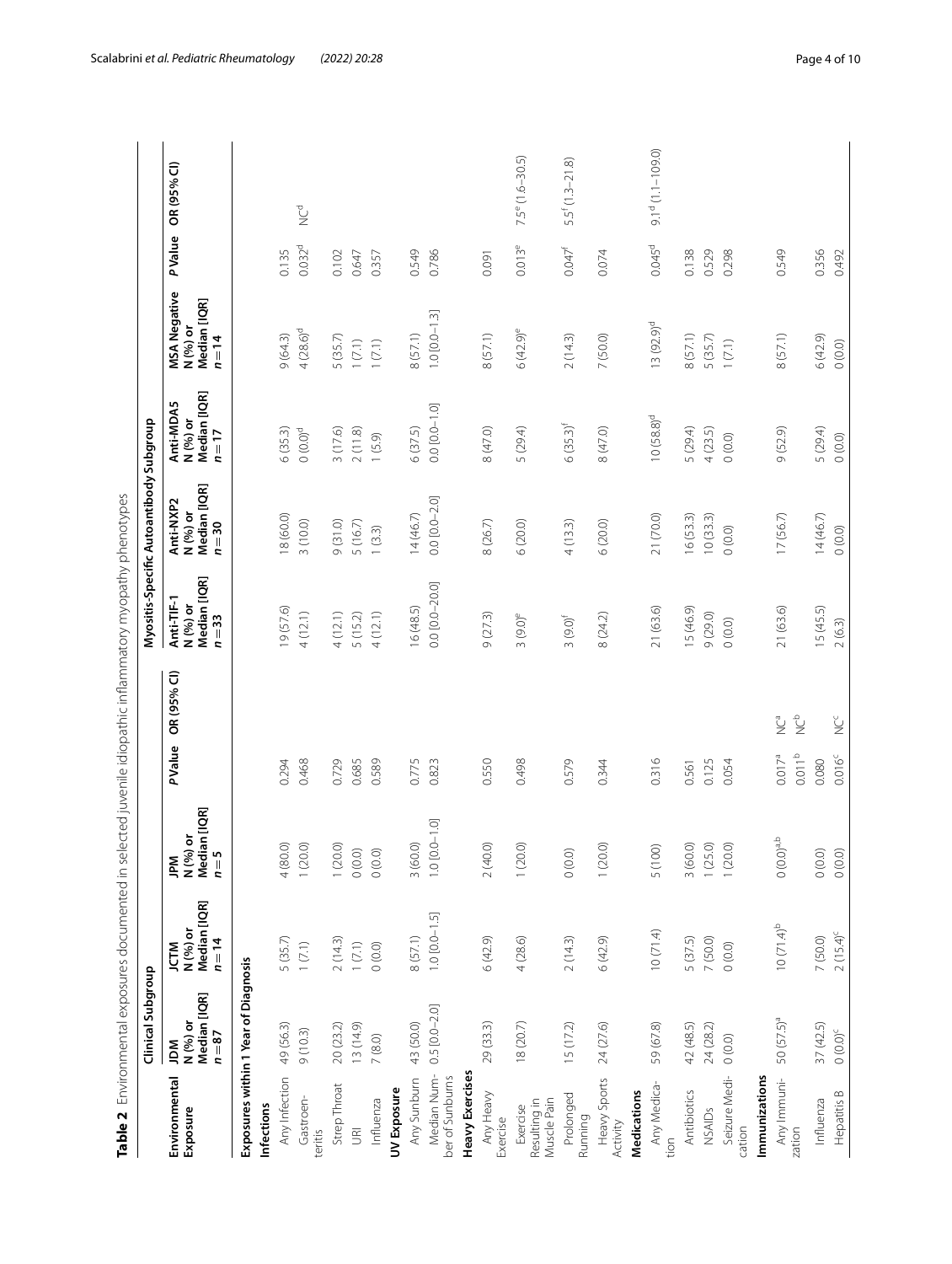| ١<br>5 |
|--------|
|        |
|        |
| d      |

| Table 2 (continued)                                                           |                                             |                                                            |                                          |               |                           |                                                  |                                                 |                                                   |                                                             |               |                          |
|-------------------------------------------------------------------------------|---------------------------------------------|------------------------------------------------------------|------------------------------------------|---------------|---------------------------|--------------------------------------------------|-------------------------------------------------|---------------------------------------------------|-------------------------------------------------------------|---------------|--------------------------|
|                                                                               | Clinical Subgroup                           |                                                            |                                          |               |                           |                                                  | Myositis-Specific Autoantibody Subgroup         |                                                   |                                                             |               |                          |
| Environmental<br>Exposure                                                     | Median [IQR]<br>N (%) or<br>$n = 87$<br>MQr | Median [IQR]<br>N (%) or<br>$n = 14$<br><b>MID</b>         | Median [IQR]<br>JPM<br>N (%) or<br>$n=5$ | <b>PValue</b> | OR (95% CI)               | Median [IQR]<br>Anti-TIF-1<br>N (%) or<br>$n=33$ | Median [IQR]<br>Anti-NXP2<br>N (%) or<br>$n=30$ | Median [IQR]<br>Anti-MDA5<br>N (%) or<br>$n = 17$ | <b>MSA Negative</b><br>N (%) or<br>Median [IQR]<br>$n = 14$ | <b>PValue</b> | OR (95% CI)              |
| Weight at Diagnosis                                                           |                                             |                                                            |                                          |               |                           |                                                  |                                                 |                                                   |                                                             |               |                          |
| Overweight/<br>Obese                                                          | 23(26.7)                                    | 1(7.1)                                                     | 1(20.0)                                  | 0.117         |                           | 10(31.3)                                         | 7(23.3)                                         | 2(11.8)                                           | 3(21.4)                                                     | 0.174         |                          |
| Underweight 6 (7.0) <sup>c</sup>                                              |                                             | $6(42.9)^c$                                                | (0.0)0                                   | $0.002^c$     | $10.0^{\circ}$ (2.8-34.0) | 3(9.4)                                           | 4(13.3)                                         | (6.9)                                             | 3(21.4)                                                     | 0.304         |                          |
| Major Psychosocial Stressors<br>Overall Major<br>Psychosocial<br>Stress Score | 0.0 [0.0-0.0]                               | $0.0[-0.3 - 0.0]$                                          | $0.0$ $[0.0 - 0.0]$                      | 0.572         |                           | $0.0 - 0.0$                                      | 0.0 [0.0-0.0]                                   | 0.0 0.0 0.0 0.0                                   | $0.0 - 0.0$                                                 | 0.821         |                          |
| Illness of Signifi-<br>cant Person<br>Death or                                | 6(6.9)                                      | $1(7.1)$                                                   | 0(0.0)                                   | 0.999         |                           | (0.0)                                            | 3(10.0)                                         | 2(11.8)                                           | 2(14.3)                                                     | 0.084         |                          |
|                                                                               | Exposures Beyond 1 Year of Diagnosis        |                                                            |                                          |               |                           |                                                  |                                                 |                                                   |                                                             |               |                          |
|                                                                               |                                             | Major Psychosocial Stressors (within 5 Years of Diagnosis) |                                          |               |                           |                                                  |                                                 |                                                   |                                                             |               |                          |
| Overall Major<br>Psychosocial<br>Stress Score                                 | $0.0 - 1.0 - 0.0$                           | $0.0 - 2.0 - 0.0$                                          | $0.0 - 1.0 - 0.0$                        | 0.368         |                           | $0.0 - 1.0 - 0.0$                                | $0.0[-2.0 - 0.0]$                               | $0.0$ [ $-0.5$ -1.0]                              | $0.0[-1.3 - 0.0]$                                           | 0.415         |                          |
| Illness of Signifi-<br>cant Person<br>Death or                                | 17(19.5)                                    | 4(28.6)                                                    | 1(20.0)                                  | 0.482         |                           | $4(12.1)^e$                                      | 9(30.0)                                         | 2(11.8)                                           | $6(42.9)^e$                                                 | $0.045^e$     | $5.4^{\circ}$ (1.3-19.6) |
| Smoke Exposure                                                                |                                             |                                                            |                                          |               |                           |                                                  |                                                 |                                                   |                                                             |               |                          |
| Smoking during<br>Maternal<br>Pregnancy                                       | 3(5.2)                                      | 0(0.0)                                                     | (0.0)0                                   | 0.999         |                           | 1(4.3)                                           | 0(0.0)                                          | 2(18.2)                                           | 0(0.0)                                                      | 0.118         |                          |
| Smoking during<br>Pregnancy<br>Parental                                       | 7(13.2)                                     | 0(0.0)                                                     | 1(50.0)                                  | 0.222         |                           | 2(10.0)                                          | 1(5.3)                                          | 2(18.2)                                           | 1(16.7)                                                     | 0.430         |                          |
| Smoke Exposure<br>Secondhand                                                  | 7(8.0)                                      | 3(21.4)                                                    | 2(40.0)                                  | 0.073         |                           | 3(9.1)                                           | 2(6.7)                                          | 2(11.8)                                           | 2(14.3)                                                     | 0.581         |                          |
| Pregnancy Complications                                                       |                                             |                                                            |                                          |               |                           |                                                  |                                                 |                                                   |                                                             |               |                          |
| C Section<br>Birth                                                            | 23 (36.5)                                   | 2(28.6)                                                    | (0.0)0                                   | 0.546         |                           | 9 (37.5)                                         | 8 (40.0)                                        | 4(33.3)                                           | 3(33.3)                                                     | 0.999         |                          |
| <37weeks<br>Birth                                                             | 12(19.3)                                    | 3(42.9)                                                    | 0(0.0)                                   | 0.169         |                           | 3(12.5)                                          | 6(31.6)                                         | 4(33.3)                                           | 2(22.2)                                                     | 0.153         |                          |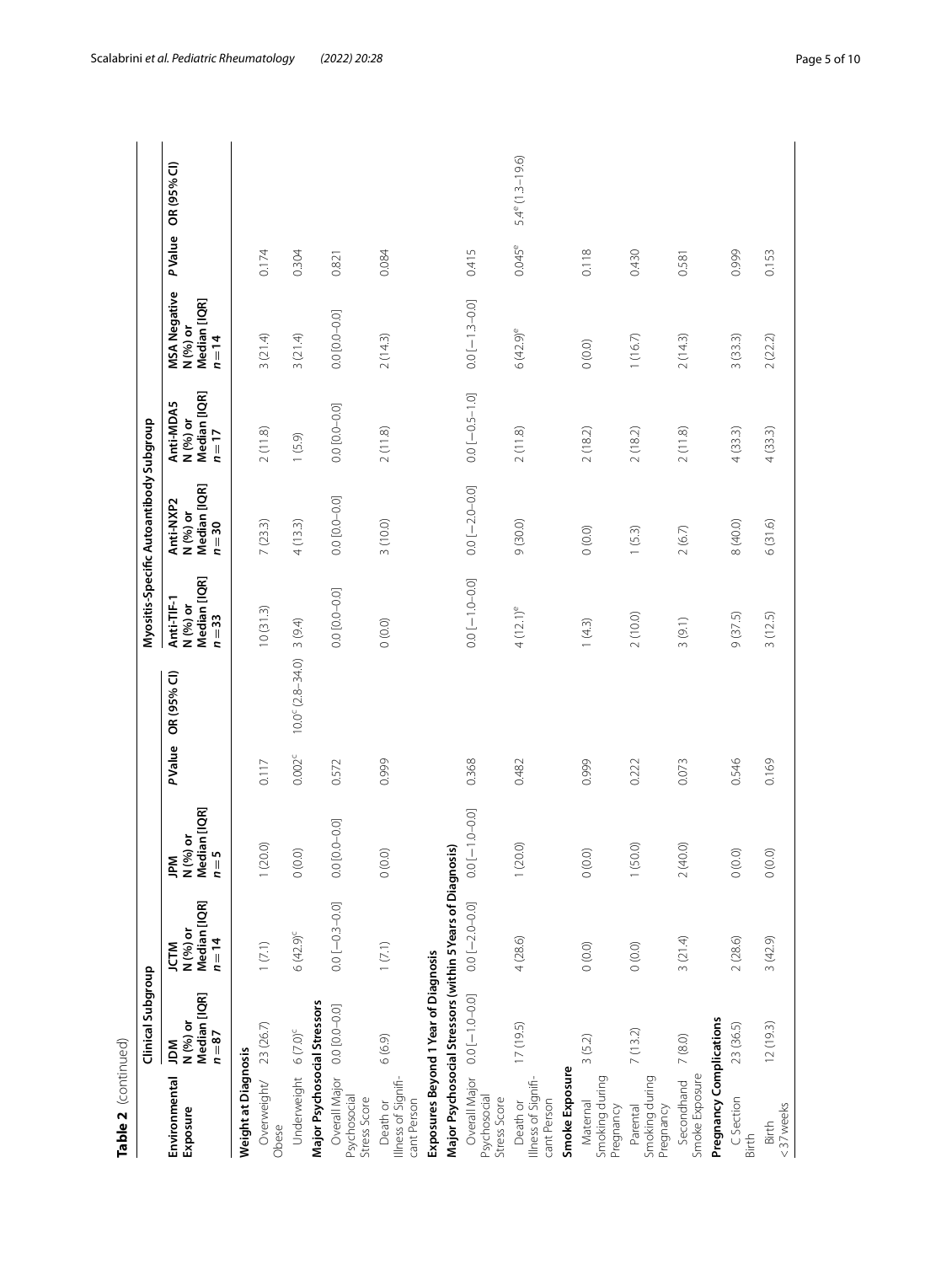| Table 2 (continued)                                                        |                                              |                                                                                                                                                                                                                                                                                                                                                                                                                                                                                                                                                                                                                                                                                                                                                                                                                                                                                                                  |                                           |               |             |                                                  |                                                 |                                                 |                                                             |                              |                                                             |
|----------------------------------------------------------------------------|----------------------------------------------|------------------------------------------------------------------------------------------------------------------------------------------------------------------------------------------------------------------------------------------------------------------------------------------------------------------------------------------------------------------------------------------------------------------------------------------------------------------------------------------------------------------------------------------------------------------------------------------------------------------------------------------------------------------------------------------------------------------------------------------------------------------------------------------------------------------------------------------------------------------------------------------------------------------|-------------------------------------------|---------------|-------------|--------------------------------------------------|-------------------------------------------------|-------------------------------------------------|-------------------------------------------------------------|------------------------------|-------------------------------------------------------------|
|                                                                            | Clinical Subgroup                            |                                                                                                                                                                                                                                                                                                                                                                                                                                                                                                                                                                                                                                                                                                                                                                                                                                                                                                                  |                                           |               |             |                                                  | Myositis-Specific Autoantibody Subgroup         |                                                 |                                                             |                              |                                                             |
| Environmental<br>Exposure                                                  | Median [IQR]<br>N (%) or<br>$n = 87$<br>N Qr | Median [IQR]<br>N (%) or<br>$n = 14$<br><b>M12</b>                                                                                                                                                                                                                                                                                                                                                                                                                                                                                                                                                                                                                                                                                                                                                                                                                                                               | Median [IQR]<br>ò<br>N (%)<br>$n=5$<br>ΣÁ | <b>PValue</b> | OR (95% CI) | Median [IQR]<br>Anti-TIF-1<br>N (%) or<br>$n=33$ | Median [IQR]<br>Anti-NXP2<br>N (%) or<br>$n=30$ | Median [IQR]<br>Anti-MDA5<br>N (%) or<br>$n=17$ | <b>MSA Negative</b><br>Median [IQR]<br>N (%) or<br>$n = 14$ | <b>PValue</b>                | OR (95% CI)                                                 |
| Preeclampsia 4 (6.3)<br>or Gestational<br>Hypertension<br><b>Breastfed</b> |                                              | (0.0)                                                                                                                                                                                                                                                                                                                                                                                                                                                                                                                                                                                                                                                                                                                                                                                                                                                                                                            | (0.0)                                     | 0.999         |             | (0.0)0                                           | 3(15.0)                                         | 1(8.3)                                          | 1(11.1)                                                     | 0.086                        |                                                             |
| Breastfed for<br>any period                                                | 48 (78.7)                                    | 7 (100.0)                                                                                                                                                                                                                                                                                                                                                                                                                                                                                                                                                                                                                                                                                                                                                                                                                                                                                                        | 3(100.0)                                  | 0.331         |             | 17(70.8)                                         | 19 (95.0) <sup>9</sup>                          | $7(58.3)^9$                                     | 8 (88.9)                                                    | 0.0209                       | 13.69 (1.7-166.1)                                           |
| for more than<br>Breastfed<br>6 months                                     | 25 (52.1)                                    | 5(71.4)                                                                                                                                                                                                                                                                                                                                                                                                                                                                                                                                                                                                                                                                                                                                                                                                                                                                                                          | (33.3)                                    | 0.443         |             | $7(41.2)^e$                                      | 11 (57.9)                                       | 2(28.6)°                                        | $8(88.9)^{d,e}$                                             | 0.035 <sup>d</sup><br>0.036e | 20.0 <sup>d</sup> (1.5-256.5)<br>$11.4^{\circ}$ (1.2-137.2) |
| Soy Formula                                                                | 13 (21.0)                                    | (0.0)0                                                                                                                                                                                                                                                                                                                                                                                                                                                                                                                                                                                                                                                                                                                                                                                                                                                                                                           | 1(33.3)                                   | 0.333         |             | 6 (26.1)                                         | 3(15.0)                                         | 3(27.3)                                         | 0(0.0)                                                      | 0.150                        |                                                             |
|                                                                            |                                              | Abbreviations: JDM juvenile dermatomyositis, JPM juvenile polymyositis, JCTM juvenile connective tissue myositis, NSAIDs non-steroidal anti-inflammatory drugs, URI upper respiratory Infection, OR odds ratio, CI<br>Any infection, heavy exercise, medication, or vaccine refers to any exposure in the category, including those specifically listed in the table<br>Each individual comparison was computed, and the smallest p value is reported, except when more than one comparison is significant<br>Note that percentages may not reflect the number divided by the total number of subjects when data are missing<br>ORs are reported for only significant results ( $p < 0.050$ ) and are footnoted to delineate the specific comparison<br>confidence interval, C section caesarean section, MSA myositis-specific autoantibody<br>arg Denote the groups compared and the associated p value and OR |                                           |               |             |                                                  |                                                 |                                                 |                                                             |                              |                                                             |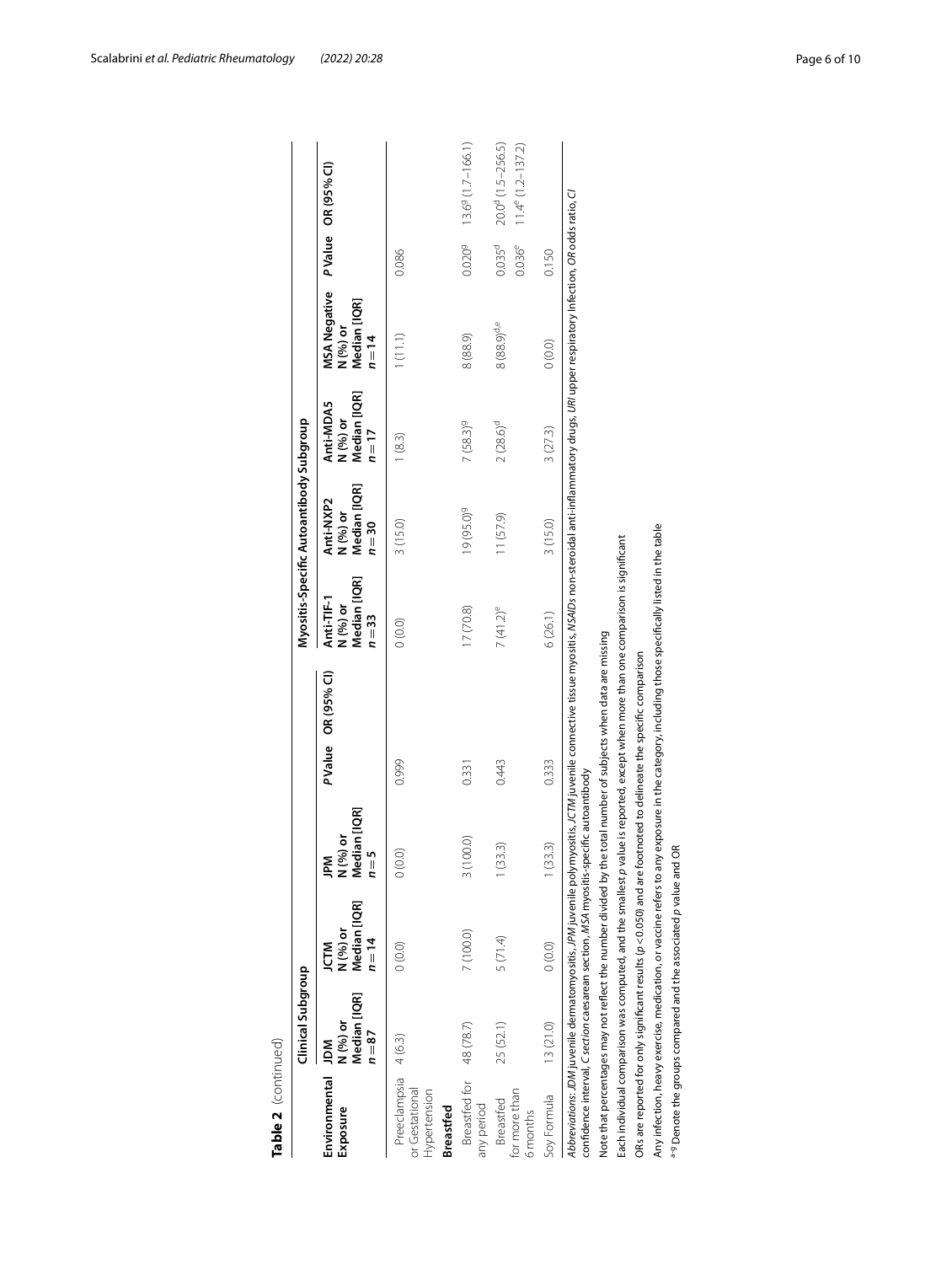The frequency and number of sunburns within 12 months of diagnosis did not difer among clinical and serological subgroups, although all four anti-synthetase autoantibody positive patients reported at least one sunburn within 12 months of diagnosis.

The proportion of patients performing heavy exercise within 12 months of diagnosis difered among serologic phenotypes, with a greater proportion of MSA-negative patients reporting exercise resulting in muscle pain compared to patients with anti-TIF-1 autoantibodies (42.9% vs. 9.0%, *p*=0.013). Further, a greater proportion of patients with anti-MDA5 autoantibodies reported a history of prolonged running within 12 months of diagnosis compared to patients with anti-TIF-1 autoantibodies (35.3% vs. 9.0%, *p*=0.047).

MSA-negative patients more frequently received a medication within 12 months of diagnosis compared to patients with anti-MDA5 autoantibodies (92.9% vs 58.8%,  $p = 0.045$ ), but specific types of medications did not difer among subgroups (Table [2\)](#page-3-0). JDM and JCTM patients more frequently received an immunization within 12 months of diagnosis relative to patients with JPM (57.5 and 71.4% vs. 0.0%, *p*=0.017 and 0.011 respectively). Among the specifc immunizations administered, only JCTM patients received a hepatitis B vaccine within 12 months of diagnosis (15.4%,  $p=0.016$ ). No differences were observed among clinical and serologic subgroups in the frequency of other vaccines administered within 12 months of diagnosis, including infuenza, tetanus, MMR, and polio vaccines.

A greater proportion of JCTM patients were underweight at diagnosis, defned by a BMI below the ffth percentile for age, relative to JDM patients (42.9% vs. 7.0%,  $p = 0.002$ ). No differences were observed in the proportion of patients who were overweight or obese at diagnosis among JIIM subgroups.

While the frequency of major psychosocial stressors did not difer by clinical or serologic phenotype within 12 months of diagnosis, a greater proportion of patients who were MSA-negative reported experiencing the death or illness of a close individual (42.9%) within 5 years preceding diagnosis as compared to patients with anti-TIF-1 autoantibodies (12.1%, 0.045). However, major psychosocial stress impact scores did not difer among clinical or serologic subgroups at 1 or 5 years prior to diagnosis.

None of the JIIM patients reported a history of past or current smoking and there were no significant differences among the phenotypes in household exposures to secondhand smoke. No differences in prenatal smoke exposure from maternal, paternal, or combined parental sources were observed among clinical or autoantibody subgroups.

There were no differences in the frequency of birth complications among clinical and serologic groups, including delivery by Caesarean section, premature birth, preeclampsia or gestational hypertension, gestational diabetes, or maternal blood transfusion or receipt of Rhogam. A greater proportion of patients with anti-NXP2 autoantibodies were breastfed relative to patients with anti-MDA5 autoantibodies (95.0% vs. 58.3%,  $p=0.020$ ). Among those who were breastfed, a greater proportion of MSA-negative patients (88.9%) were breastfed for more than 6months compared to those with anti-TIF-1 (41.2%,  $p = 0.036$ ) and anti-MDA5 autoantibodies (28.6%,  $p = 0.035$ ).

# **Conclusions**

Previous studies have identifed environmental factors temporally correlated with the onset of diferent JIIM phenotypes, including prior associations with certain infections, UVR, as well as prenatal exposures to air pollution, maternal dust occupation, and tobacco smoke [[6–](#page-8-4)[11,](#page-8-7) [18](#page-8-14)[–20](#page-8-15)]. Our study aimed to build upon these results by using refned questionnaires to examine a broader range of environmental exposures at a range of times prior to diagnosis in a well-characterized JIIM patient population.

A case-control study of adult dermatomyositis/polymyositis patients and their discordant siblings identifed heavy exercise as a risk factor, which was similar to the fndings observed in our study, with higher frequencies of certain heavy exercises among some serologic phenotypes  $[16]$  $[16]$ . The increased frequency of exercise in the anti-MDA5 autoantibody group was unexpected, given this group is characterized by mild muscle disease [[21](#page-8-16)]. It is possible, however, that exercise-related exposures were painful or strenuous in part due to the presence of early myositis symptoms. The BEQ did not collect information regarding the duration and type of exercise leading to muscle pain. Further studies are required to determine whether this population has a lower exercise tolerance, particularly whether muscle dysfunction or muscle damage is contributing to initiation of disease.

We identifed several new exposures seen more frequently prior to diagnosis in some clinical or serologic JIIM subgroups, which have been previously reported as risk factors for other autoimmune diseases or myositis. Gastroenteritis was more frequent in MSA negative patients, and gastrointestinal symptoms were previously reported in 30% of JDM patients preceding illness onset, with an increase in those with exposure to sick animals [[9\]](#page-8-5). A dysbiososis of the gastrointestinal microbiome could be a potential factor in the initiation of these diseases, which has not been examined in JIIM. Our fnding that certain psychosocial stressors difered among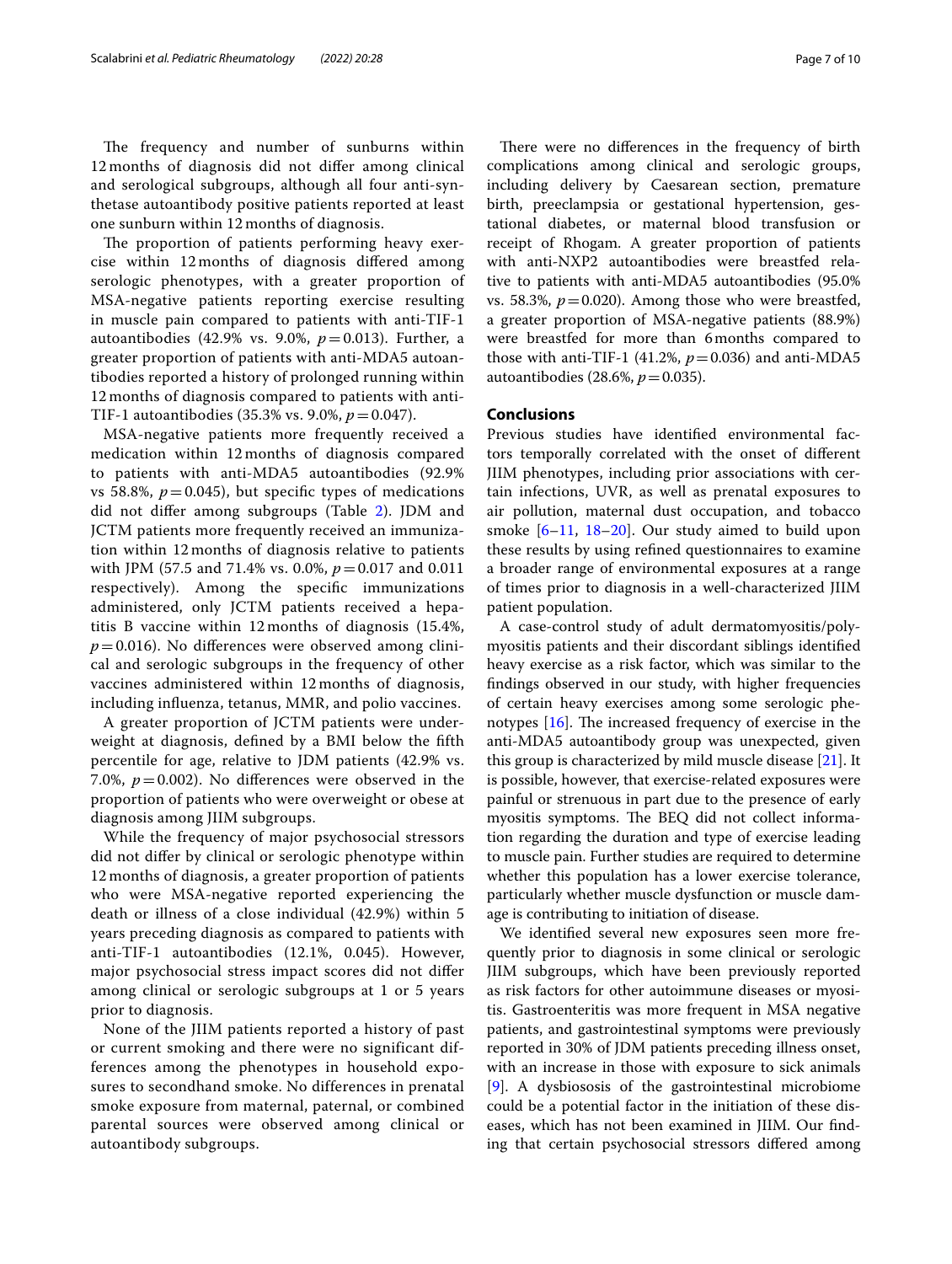serologic phenotypes is consistent with prior studies that have reported psychosocial stress as a trigger for childhood autoimmune diseases and disease flare in JDM patients  $[22-24]$  $[22-24]$ . We found an increase in the frequency of certain immunizations, specifcally the Hepatitis B vaccine, which difered among clinical subgroups. Previous studies have indicated a link between immunization and autoimmune-mediated events, although a study by Yu et al. found no increased risk of autoimmune thyroid disease following Hepatitis B vaccination [[25](#page-8-19)[–27](#page-8-20)]. A review on the associations between infammatory myopathies and immunizations supports a potential causal link, including mechanisms of molecular mimicry, epitope spreading, reactivation of memory T cells, and release of autoantigens upon injection of foreign protein into the muscle, among others, although the occurrence appears to be rare and limited to genetically susceptible individuals [[28\]](#page-8-21).

Within our cohort, we observed an association of being underweight at diagnosis with JCTM. This is in contrast with previous studies of weight status and autoimmune diseases, which found obesity to be a risk factor for some autoimmune diseases [\[29](#page-9-0), [30](#page-9-1)]. Several JCTM patients had overlapping conditions, such as celiac disease and scleroderma, that may be associated with malabsorption, although only one of these fve patients with overlapping conditions was underweight at diagnosis.

Although we observed an increased frequency of being breastfed among certain serologic groups, the longer duration of breastfeeding in MSA-negative patients relative to other serologic groups may indicate a longer duration of breastfeeding is protective for severe illness. This is consistent with some studies of JIA, where a longer duration of being breastfed was found to be protective against the development of rheumatoid factor-positive polyarticular JIA [[31](#page-9-2)]. Breastfeeding may provide a protective efect by eliminating early exposure to ingestion of complex proteins that may be antigenic, or alternatively, breast milk may provide autoantigens and the infant becomes immunologically desensitized [[31](#page-9-2)].

We failed to observe previously reported clinical and serologic associations involving UV exposure, prenatal smoking, and infection, particularly respiratory infections [[3,](#page-8-22) [6,](#page-8-4) [7,](#page-8-8) [11,](#page-8-7) [19\]](#page-8-23). Failure to observe a temporal association of sunburns prior to diagnosis of JDM and the myositis autoantibody phenotypes associated with JDM could be related to a high frequency of sunburns in healthy children  $[32]$  $[32]$  $[32]$ . For prenatal smoking, we failed to observe a higher frequency of maternal smoking among the subgroups, as was seen in Brazilian JDM patients, which may be related to a lower prevalence of maternal smoking during pregnancy in the United States [[11](#page-8-7), [33](#page-9-4)]. We did not confirm an association with respiratory infections prior to diagnosis in this cohort, in contrast to nationwide cohorts, which reported a high frequency of antecedent respiratory infections [[7](#page-8-8), [9\]](#page-8-5). The present study examined infections within 1 year of diagnosis, whereas the prior studies examined infections within a few months prior to JIIM symptom or illness onset.

There are a few potential limitations in this study. It is possible that the frequencies of certain exposures observed in juvenile myositis do not difer from those in a healthy population, as we did not have a control group of healthy children for comparison. Additionally, recall bias is inherent with the study design, resulting in the potential for over- or under-reporting of exposures. By focusing on diagnosis date, as opposed to start of JIIM symptoms, there may be under-reporting of certain exposures, although symptom onset date is often not a reliable timepoint. Also, this study is underpowered for certain subgroups resulting in missed associations and risk factor estimates with wide confdence intervals. Certain exposures, such as birth order, were not examined, and others were not deeply probed in this exploratory study. Adjustment for confounding factors, such as age, disease duration and socioeconomic status, is also needed in future larger studies. These limitations should be addressed through the completion of large, prospective cohort studies with well-characterized subgroups, in addition to case-control studies, to confrm that these exposures are truly associated with specifc phenotypes of JIIM. For some exposures, we are collecting additional data as part of other studies on environmental factors to examine in more depth.

In summary, we have identifed potential environmental exposures prior to diagnosis that may difer among clinical and serologic subgroups and may be important in the development of JIIM phenotypes. Specifcally, we observed certain immunizations, a psychosocial stressor, and heavy exercise prior to diagnosis, as well as prolonged breastfeeding to be increased in specifc JIIM phenotypes, which should be explored as possible new environmental risk factors. These distinct exposures among subgroups may be useful in understanding the pathogenesis of JIIM. However, the fndings observed in this small, retrospective study require confrmation in prospective studies with larger numbers of patients in each subgroup.

#### **Supplementary Information**

The online version contains supplementary material available at [https://doi.](https://doi.org/10.1186/s12969-022-00684-9) [org/10.1186/s12969-022-00684-9](https://doi.org/10.1186/s12969-022-00684-9).

<span id="page-7-0"></span>**Additional fle 1: Supplemental Table 1**. Environmental Questionnaire **Content**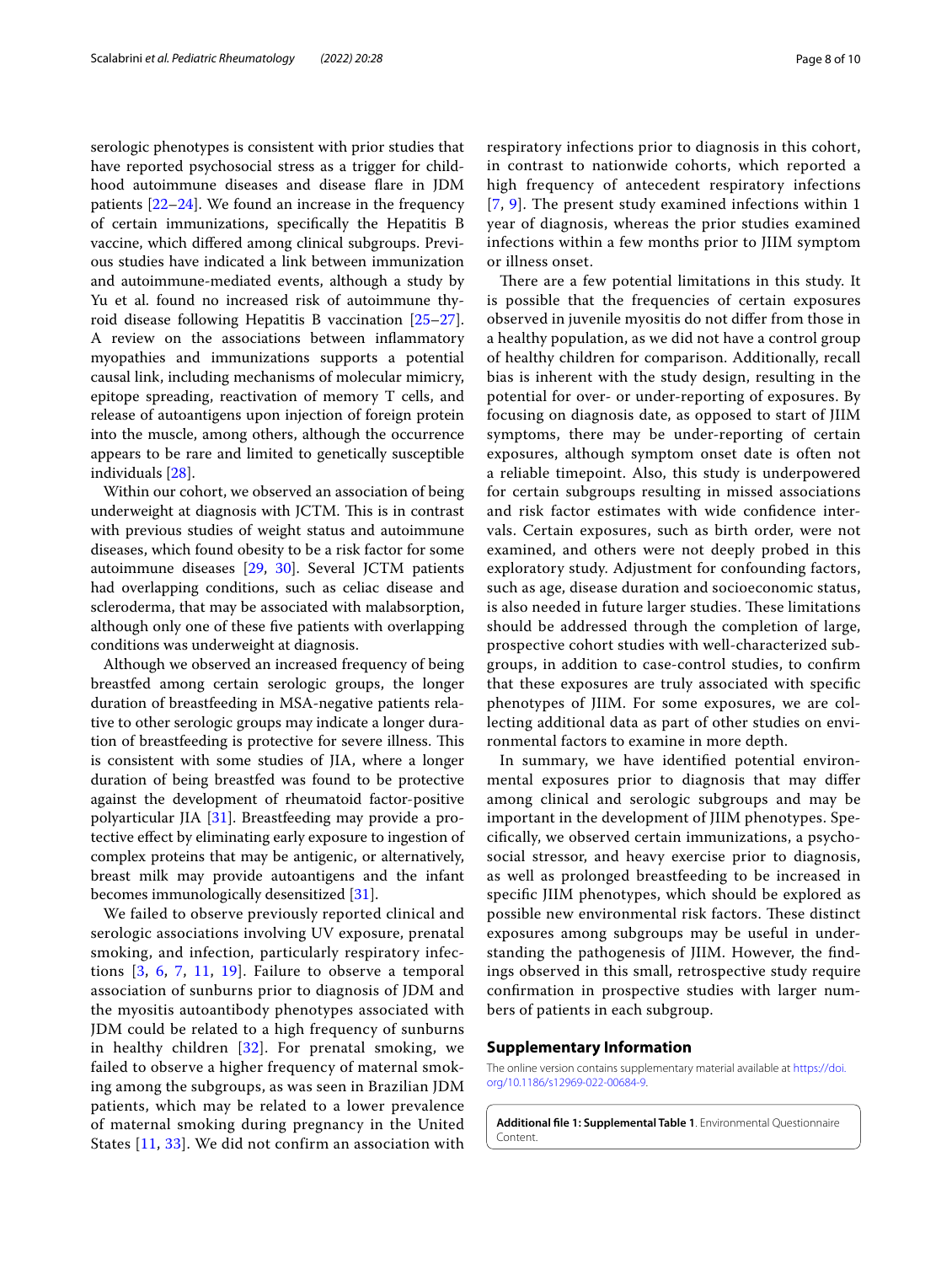#### **Acknowledgements**

We thank Dr. Charles Dillon for assistance with control data from NHANES, and Drs. Gulnara Mamyrova and Pallavi Pimpale Chavan for valuable comments on the manuscript.

#### **Authors' contributions**

All authors have contributed to the manuscript. Conception and design: LR, AS, FM. Acquisition of data: LR, AS, RV, AJ, NB, IT. Analysis and interpretation of data: JS, PNF, AS, FM, LR. Manuscript writing and review: JS, LR, AS, FM, PNF, RV, AJ, NB, IT. All authors read and approved the fnal manuscript.

#### **Funding**

This work was supported by the Intramural Research Program of the NIH, National Institute of Environmental Health Sciences. Open Access funding provided by the National Institutes of Health (NIH).

## **Availability of data and materials**

The datasets generated and analyzed during the current study are not publicly available due to concerns regarding patient privacy, but are available from the corresponding author on reasonable request.

# **Declarations**

#### **Ethics approval and consent to participate**

In compliance with the Helsinki Declaration, the study was approved by Institutional Review Board of the NIEHS as part of the 94E-0165 Myositis Natural History Study and 03E-099 Twins and Siblings Discordant for Systemic Rheumatic Diseases protocols. Written and informed assent or consent was obtained from patients and, when applicable, the parents of patients.

#### **Consent for publication**

Not applicable. Included in research study consent.

#### **Competing interests**

The authors declare that they have no competing interests.

#### **Author details**

<sup>1</sup> Environmental Autoimmunity Group, Clinical Research Branch, National Institute of Environmental Health Sciences, National Institutes of Health, Clinical Research Center Room 4-2352, 10 Center Drive, MSC 1301, MD 20892-1301 Bethesda, USA. <sup>2</sup>Veteran's Affairs Medical Center, University of Oklahoma Health Sciences Center, and Oklahoma Medical Research Foundation, Oklahoma City, OK, USA.

# Received: 7 December 2021 Accepted: 28 March 2022 Published online: 12 April 2022

#### **References**

- <span id="page-8-0"></span>1. Pachman LM, Khojah AM. Advances in juvenile Dermatomyositis: myositis specifc antibodies aid in understanding disease heterogeneity. J Pediatr. 2018;195:16–27.
- <span id="page-8-1"></span>2. Rider LG, Shah M, Mamyrova G, Huber AM, Rice MM, Targoff IN, et al. Childhood myositis heterogeneity collaborative study group. The myositis autoantibody phenotypes of the juvenile idiopathic infammatory myopathies. Medicine (Baltimore). 2013;92(4):223–43.
- <span id="page-8-22"></span>3. Shah M, Mamyrova G, Targoff IN, Huber AM, Malley JD, Rice MM, et al. With the childhood myositis heterogeneity collaborative study group. The clinical phenotypes of the juvenile idiopathic infammatory myopathies. Medicine (Baltimore). 2013;92(1):25–41.
- <span id="page-8-2"></span>4. Huber AM. Juvenile idiopathic infammatory myopathies. Pediatr Clin N Am. 2018;65(4):739–56.
- <span id="page-8-3"></span>5. Miller FW, Lamb JA, Schmidt J, Nagaraju K. Risk factors and disease mechanisms in myositis. Nat Rev Rheumatol. 2018;14(5):255–68.
- <span id="page-8-4"></span>6. Manlhiot C, Liang L, Tran D, Bitnun A, Tyrrell PN, Feldman BM. Assessment of an infectious disease history preceding juvenile dermatomyositis symptom onset. Rheumatology (Oxford). 2008;47(4):526–9.
- <span id="page-8-8"></span>7. Rider LG, Wu L, Mamyrova G, Targoff IN, Miller FW. Childhood myositis heterogeneity collaborative study group. Environmental

factors preceding illness onset difer in phenotypes of the juvenile idiopathic infammatory myopathies. Rheumatology (Oxford). 2010;49(12):2381–90.

- 8. Pachman LM, Hayford JR, Hochberg MC, Pallansch MA, Chung A, Daugherty CD, et al. New-onset juvenile dermatomyositis: comparisons with a healthy cohort and children with juvenile rheumatoid arthritis. Arthritis Rheum. 1997;40(8):1526–33.
- <span id="page-8-5"></span>9. Pachman LM, Lipton R, Ramsey-Goldman R, Shamiyeh E, Abbott K, Mendez EP, et al. History of infection before the onset of juvenile dermatomyositis: results from the National Institute of Arthritis and Musculoskeletal and Skin Diseases research registry. Arthritis Rheum. 2005;53(2):166–72.
- <span id="page-8-6"></span>10. Shah M, Targoff IN, Rice MM, Miller FW, Rider LG. Childhood myositis heterogeneity collaborative study group. Brief report: ultraviolet radiation exposure is associated with clinical and autoantibody phenotypes in juvenile myositis. Arthritis Rheum. 2013;65(7):1934–41.
- <span id="page-8-7"></span>11. Orione MA, Silva CA, Sallum AM, Campos LM, Omori CH, Braga AL, et al. Risk factors for juvenile dermatomyositis: exposure to tobacco and air pollutants during pregnancy. Arthritis Care Res (Hoboken). 2014;66(10):1571–5.
- <span id="page-8-9"></span>12. Bohan A, Peter JB. Polymyositis and dermatomyositis. Parts 1 and 2. N Engl J Med. 1975;292:403–7.
- <span id="page-8-10"></span>13. Targoff IN. Myositis specific autoantibodies. Curr Rheumatol Rep. 2006;8(3):196–203.
- <span id="page-8-11"></span>14. Liao KP, Alfredsson L, Karlson EW. Environmental infuences on risk for rheumatoid arthritis. Curr Opin Rheumatol. 2009;21(3):279–83.
- 15. Cooper GS, Dooley MA, Treadwell EL, St Clair EW, Parks CG, Gilkeson GS. Hormonal, environmental, and infectious risk factors for developing systemic lupus erythematosus. Arthritis Rheum. 1998;41(10):1714–24.
- <span id="page-8-12"></span>16. Lyon MG, Bloch DA, Hollak B, Fries JF. Predisposing factors in polymyositis-dermatomyositis: results of a nationwide survey. J Rheumatol. 1989;16(9):1218–24.
- <span id="page-8-13"></span>17. Gan L, O'Hanlon TP, Gordon AS, Rider LG, Miller FW, Burbelo PD. Twins discordant for myositis and systemic lupus erythematosus show markedly enriched autoantibodies in the afected twin supporting environmental infuences in pathogenesis. BMC Musculoskelet Disord. 2014;15:67.
- <span id="page-8-14"></span>18. Feldman BM, Rider LG, Reed AM, Pachman LM. Juvenile dermatomyositis and other idiopathic infammatory myopathies of childhood. Lancet. 2008;371(9631):2201–12.
- <span id="page-8-23"></span>19. Koch MJ, Brody JA, Gillespie MM. Childhood polymyositis: a case-control study. Am J Epidemiol. 1976;104(6):627–31.
- <span id="page-8-15"></span>20. Koch M, Brody JA, Nemo GJ, Sever JL. Antibody levels to parainfuenza, rubella, measles, and infuenza a virus in children with polymyositis. Arthritis Rheum. 1975;18(4):353–5.
- <span id="page-8-16"></span>21. Tansley SL, Betteridge ZE, Gunawardena H, Jacques TS, Owens CM, Pilkington C, et al. UK juvenile Dermatomyositis research group. Anti-MDA5 autoantibodies in juvenile dermatomyositis identify a distinct clinical phenotype: a prospective cohort study. Arthritis Res Ther. 2014;16(4):R138.
- <span id="page-8-17"></span>22. Stojanovich L, Marisavljevich D. Stress as a trigger of autoimmune disease. Autoimmun Rev. 2008;7(3):209–13.
- 23. Mamyrova G, Rider LG, Ehrlich A, Jones O, Pachman LM, Nickeson R, et al. Environmental factors associated with disease fare in juvenile and adult dermatomyositis. Rheumatology (Oxford). 2017;56(8):1342–7.
- <span id="page-8-18"></span>24. Rubinstein TB, Bullock DR, Ardalan K, Mowrey WB, Brown NM, Bauman LJ, et al. Adverse childhood experiences are associated with childhoodonset arthritis in a National Sample of US youth: an analysis of the 2016 National Survey of Children's health. J Pediatr. 2020;226:243–250.e2.
- <span id="page-8-19"></span>25. Bragazzi NL, Watad A, Amital H, Shoenfeld Y. Debate on vaccines and autoimmunity: do not attack the author, yet discuss it methodologically. Vaccine. 2017;35(42):5522–6.
- 26. Watad A, Bragazzi NL, McGonagle D, Adawi M, Bridgewood C, Damiani G, et al. Autoimmune/infammatory syndrome induced by adjuvants (ASIA) demonstrates distinct autoimmune and autoinfammatory disease associations according to the adjuvant subtype: insights from an analysis of 500 cases. Clin Immunol. 2019;203:1–8.
- <span id="page-8-20"></span>27. Yu O, Bohlke K, Hanson CA, Delaney K, Rees TG, Zavitkovsky A, et al. Hepatitis B vaccine and risk of autoimmune thyroid disease: a vaccine safety Datalink study. Pharmacoepidemiol Drug Saf. 2007;16(7):736–45.
- <span id="page-8-21"></span>28. Stübgen JP. A review on the association between inflammatory myopathies and vaccination. Autoimmun Rev. 2014;13(1):31–9.